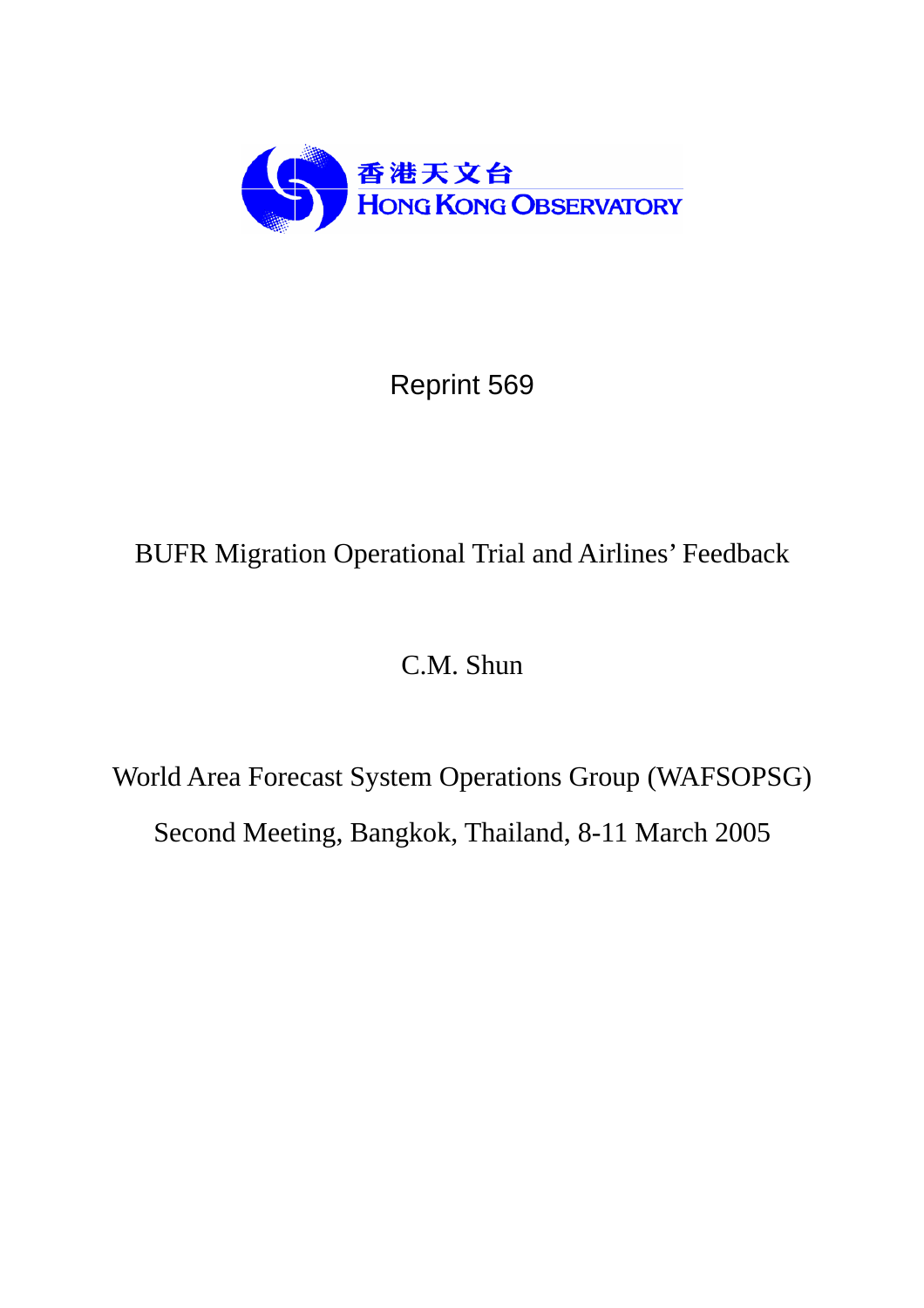

International Civil Aviation Organization

**WORKING PAPER** 

WAFSOPSG/2-WP/17 14/1/05

## **WORLD AREA FORECAST SYSTEM OPERATIONS GROUP (WAFSOPSG)**

### **SECOND MEETING**

#### **Bangkok, Thailand, 8 to 11 March 2005**

#### **Agenda Item 6: Development of the WAFS**

#### **BUFR MIGRATION OPERATIONAL TRIAL AND AIRLINES' FEEDBACK**

(Presented by China)

## **SUMMARY**

This paper highlights feedback from airlines operating in Hong Kong, China regarding an operational trial of new SIGWX charts generated from BUFR coded WAFS data. Some suggestions on the BUFR chart format are also made.

#### 1. **INTRODUCTION**

1.1 As required in Amendment 73 to Annex 3, which has become applicable on 25 November 2004, the two World Area Forecast Centres (WAFCs) are required to prepare global SIGWX forecasts in the BUFR code form. The responsibility of the individual Meteorological Offices in respect of the use of WAFS products is stated as "In order to ensure uniformity and standardization of flight documentation, the WAFS GRIB and BUFR data received shall be decoded into standard WAFS charts in accordance with relevant provisions in this Annex, and the content and identification of the originator of the WAFS forecasts shall not be amended" (Appendix 2 to Annex 3, para. 2.1.3). In order to achieve this, the WAFS user States have to acquire/develop the necessary operational BUFR decoding and visualization software and to train the relevant staff to operate the software.

1.2 As regards the availability of BUFR decoding and visualization software, by the end of December 2004, according to information on the UK Met Office website regarding SADIS software evaluations, five WAFS/SADIS workstation companies have produced visualization software that can depict WAFS data in an ICAO compliant manner.

1.3 This paper describes an operational trial provision of SIGWX charts generated from BUFR coded WAFS data to airlines operating at the Hong Kong International Airport (HKIA) and a survey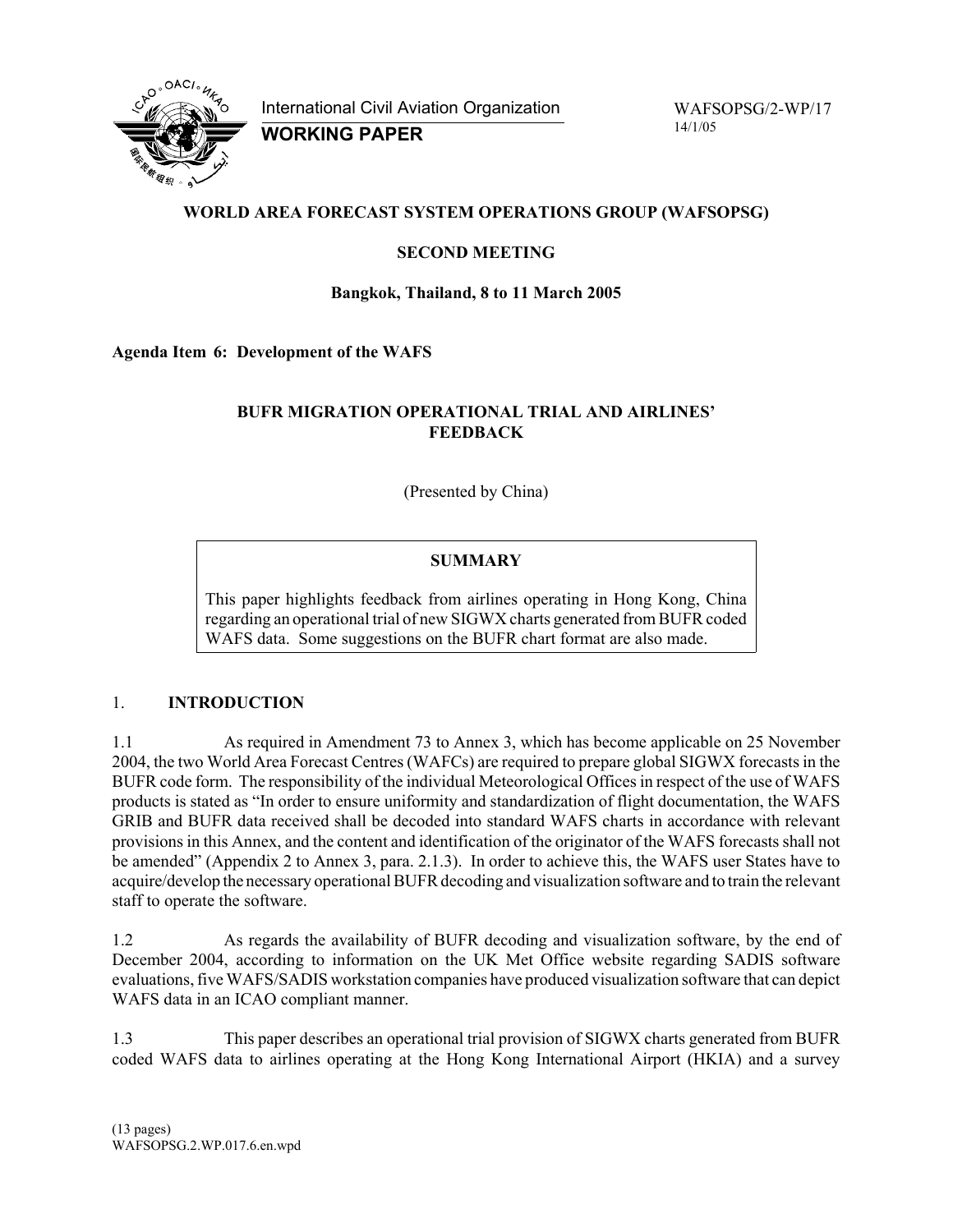conducted by Hong Kong, China to collect feedback from these airlines on the new BUFR charts. In particular, some suggestions on the BUFR chart format are summarized for consideration of the group.

#### 2. **OPERATIONAL BUFR TRIAL AND AIRLINE SURVEY**

2.1 Starting 30 September 2004, in preparation for BUFR migration, the Hong Kong Observatory (HKO) started to provide SIGWX charts generated from BUFR coded WAFS data on a trial basis to airlines operating at HKIA. These new BUFR charts are generated by a visualization software package that can depict WAFS data in an ICAO compliant manner (see para. 1.2 above). The new BUFR charts are provided through HKO's web-based Aviation Meteorological Information Dissemination System (AMIDS) in addition to the T4 facsimile WAFS charts. The AMIDS is an automated pre-flight information system for briefing, consultation, flight planning and flight documentation provided to authorized users of airlines operating at HKIA in accordance with Annex 3 technical specifications in Appendix 8 Section 5. During 30 November - 23 December 2004, HKO conducted a survey to collect feedback from these airlines on the BUFR charts. The survey questionnaire is given in Appendix A.

#### 3. **AIRLINES' FEEDBACK**

3.1 A total of 15 returns from airlines operating at HKIA were received. Their responses to the survey questions and their comments/suggestions are given in Appendix B. In respect of the survey questions, the results are summarized below:

- a) 95% of the responses consider the overall quality of the new BUFR charts good or acceptable;
- b) 87% of the responses find the timeliness of provision of the new BUFR charts good or acceptable;
- c) 93% of the responses consider the user friendliness of the AMIDS interface to access the new BUFR charts good or acceptable;
- d) 93% of the responses find the new BUFR charts an improvement over the existing T4 charts; and
- e) 80% of the responses support the replacement of the existing T4 charts by the new BUFR charts.
- 3.2 The comments and suggestions made by the airlines can be summarized as follows:
	- a) the new charts are very legible, the colour is pleasant to the eye and all chart areas are well presented;
	- b) in respect of timeliness of the new charts, while some airlines are not yet using them operationally, some find them available in a timely manner and suite the airline schedule well;
	- c) the new charts should cater for black and white printing and fax transmission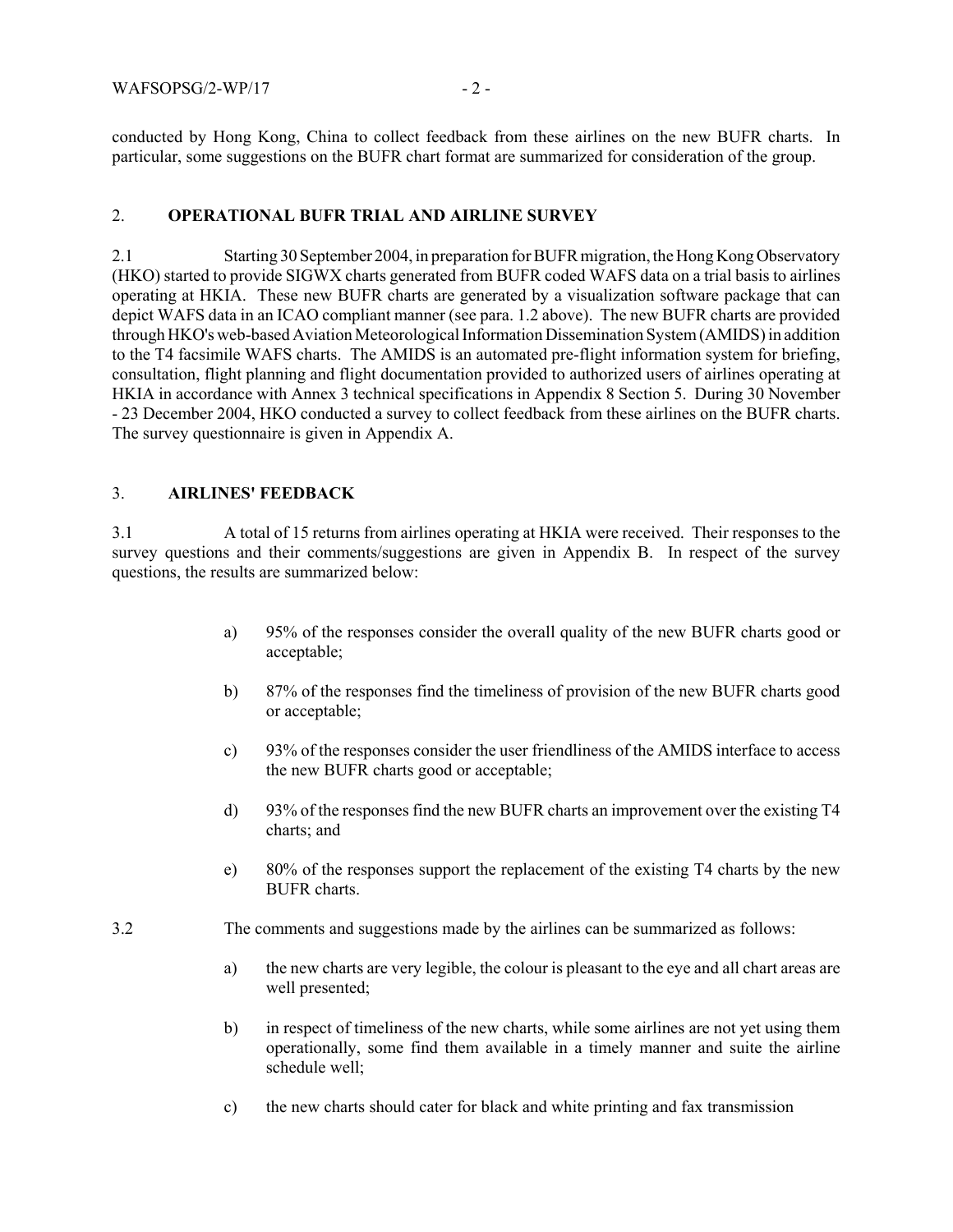Note. — Automatic conversion of the colour charts into black and white charts for *printing and fax transmission is being explored*;

d) some airports are found missing from the new BUFR charts;

*Note. — The missing airports will be re-instated*.

- e) the airports should be indicated using the ICAO location indicators instead of the single characters currently used (e.g. "VHHH" instead of "H" for the Hong Kong International Airport);
- f) labels of any kind should at all times not to patch or cover the airports (origin, destination and alternate); and
- g) some areas are not covered by the new charts (e.g. the area covered by the T4 chart PGDE15\_EGRR).

#### 4. **DISCUSSION ON THE AIRLINES' FEEDBACK**

4.1 The majority of the airlines find the new BUFR charts an improvement over the existing T4 charts and support them replacing the existing T4 charts. In the light of this positive feedback, HKO plans to include more BUFR charts on the AMIDS for additional areas based on airlines' requests (one example given in Appendix C).

4.2 Concerning the comment that some areas are not covered by the new BUFR charts (see para. 3.2(g) above), the chart concerned pertains to the medium-level SIGWX (SWM) forecast over Europe and its availability is subject to the dissemination of SWM forecasts in BUFR format by WAFC London. In WP/7, UK advised that WAFC London SWM forecasts in BUFR format were not expected to start operational dissemination until March 2005.

4.3 As regards the airlines' suggestions on the BUFR chart format (see para. 3.2(e) and (f) above), the group may wish to consider whether or not the guidelines developed by the WAFCs on "Representing WAFS Significant Weather (SIGWX) Data in BUFR" and the relevant Annex 3 SARPs should be amended:

- a) indicating on the SIGWX charts the airports using the standard ICAO location indicator instead of the first letter of the city the airport serves (re. para. 3.2(e) above and Appendix 8 para. 4.1.1.1 d) of Annex 3); and
- b) labels of any kind should at all times not to patch or cover the airports (origin, destination and alternate) (re. para. 3.2(f) above and Appendix 8 para. 4.1.1.1 c) of Annex 3).

4.4 The group may wish to deliberate on the need and the way in which the airlines' suggestions should be addressed and, subject to these deliberations, formulate the following conclusion: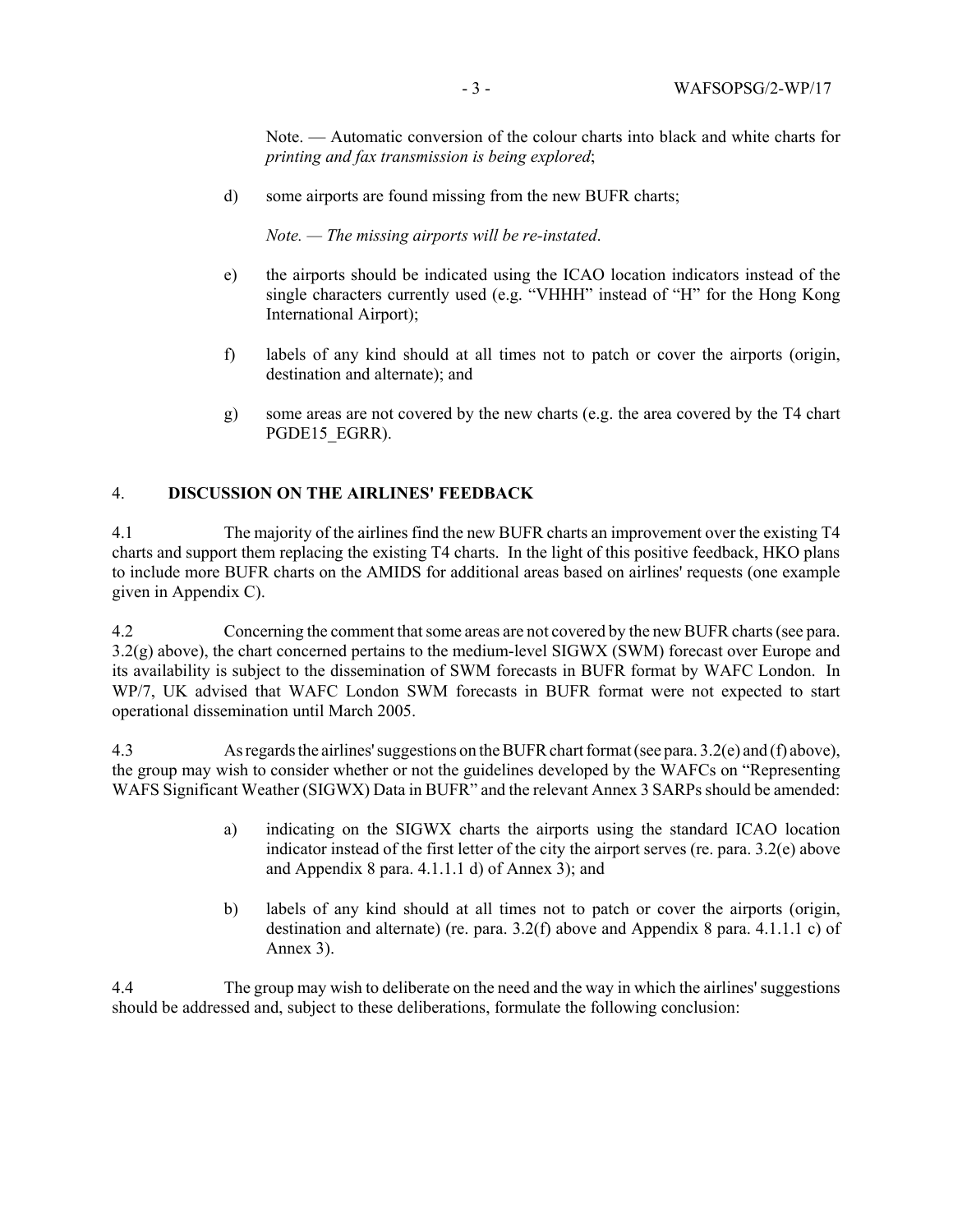#### RSPP **Conclusion 2/... — Amendment to Annex 3 concerning the depiction of aerodrome on SIGWX charts**

That, the proposal to amend Annex 3 — *Meteorological Service for International Air Navigation* given in Appendix<sup>1</sup>.... to this report be included as part of Amendment 74 to Annex 3.

### 5. **ACTION BY THE WAFSOPSG**

- 5.1 The WAFSOPSG is invited to:
	- a) note the information in this paper; and
	- b) decide on the draft conclusion proposed for the group's consideration.

— — — — — — — —

<sup>&</sup>lt;sup>1</sup> The draft proposal is at Appendix D to this working paper.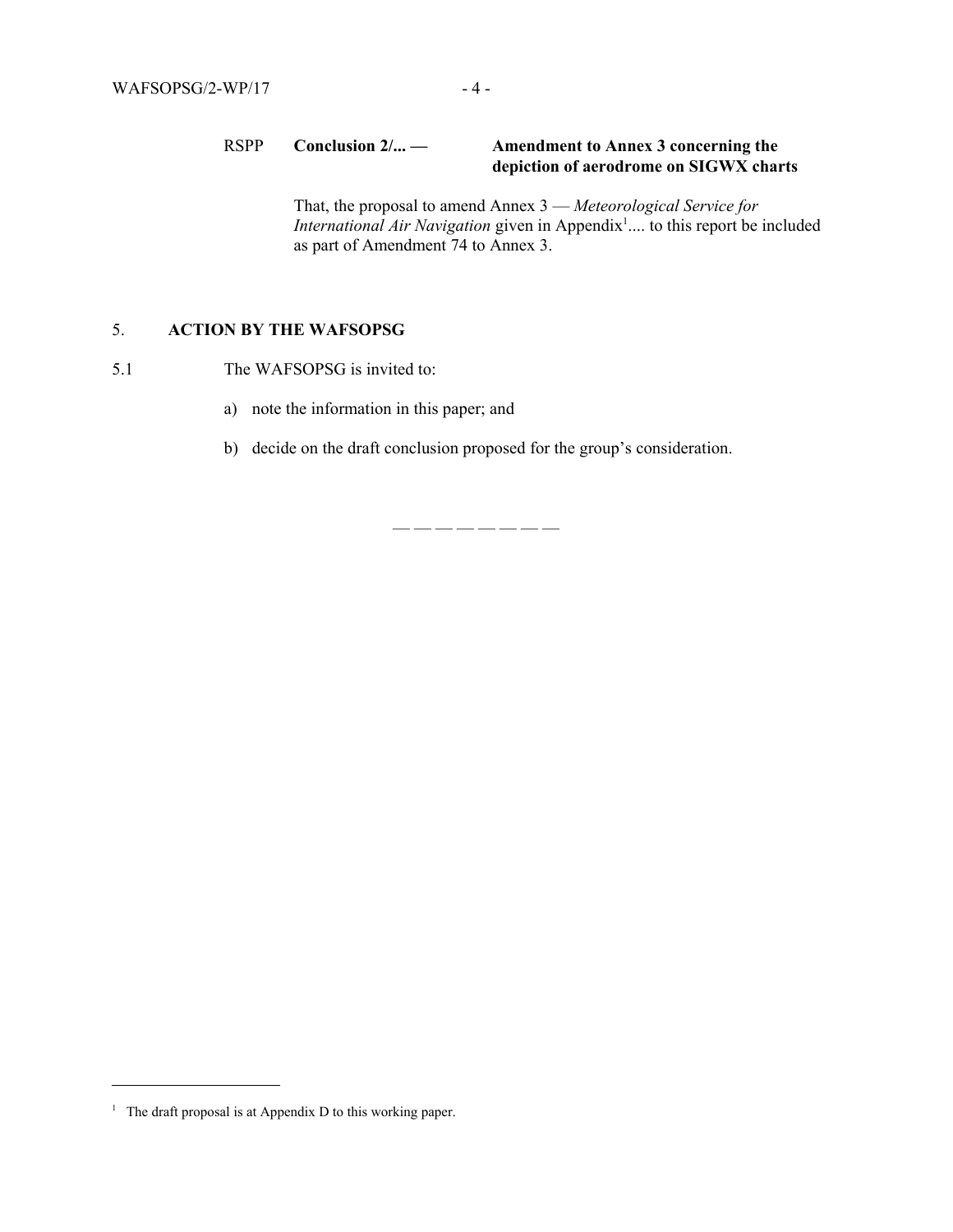# **APPENDIX A**

# **Survey on New Significant Weather Charts for Flight Documentation**

#### **Background**

 To speed up the transmission of significant en-route weather data, the World Area Forecast Centre (WAFC) at London had started disseminating significant weather forecasts in digital format. Weather charts generated from these digital forecasts will replace the current charts (in T4 fax format) in mid-2005 in accordance with ICAO's transition plan for the World Area Forecast System (WAFS).

 New significant weather charts produced by the Hong Kong Observatory from these digital forecasts have been made available on a trial basis through the Observatory's web-based Aviation Meteorological Information Dissemination System (AMIDS) [AMIDS main page  $\rightarrow$  En-route and Destination Weather  $\rightarrow$  Select/Print Flight Document  $\rightarrow$  click "BUFR" for "Prognostic Significant Weather Charts"] since 30 September 2004.

#### **Purpose**

The use of the digital WAFS data would enable tailoring of the forecast charts according to user's needs. For instance, significant weather charts can be presented in colours and the chart areas and map projection can be customized to suit the airline's operation (see attachment).

The purpose of this survey is to invite feedback from airlines and pilots on the new significant weather charts so that further tailoring and adjustments could be made prior to their full operational use. Specifically, the survey is focused on the following areas :

(a) To invite feedback on the quality and user-friendliness of the new charts; and

(b) To identify the areas for improvement to meet users' needs.

Results of the survey will be used by the Observatory in improving the new products.

#### **Submission of questionnaire**

- (a) Please visit the website **http://www.weather.gov.hk/aviat/survey\_wxp\_2004.htm**, fill in and submit the questionnaire online following the instructions contained therein; or
- (b) Fill in and return the attached questionnaire to us either by fax (2375-2645) or by mail.

#### Deadline for submission: **23 December 2004**.

*Thank you for spending your valuable time and effort in responding to this questionnaire. Your views are very useful to the improvement of our products and service for the aviation community.*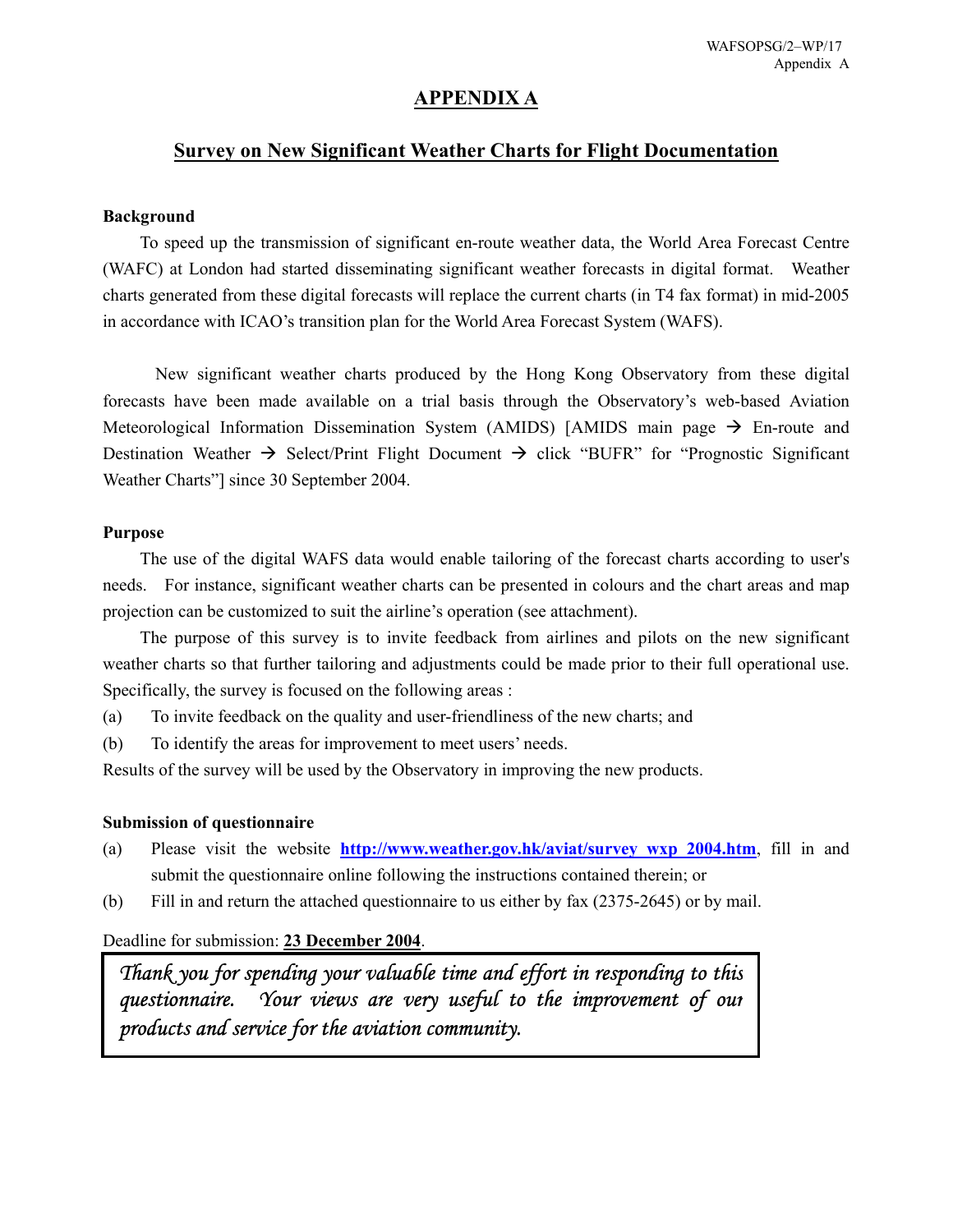To: Aviation Forecast Systems Division Aviation Services Branch Hong Kong Observatory 134A, Nathan Road Tsim Sha Tsui, Kowloon Hong Kong Fax: *(852) 2375 2645* 

# **Section I – General information**

| Signature: | Position: |  |
|------------|-----------|--|
| Name:      | Airline:  |  |
| Email:     | Date:     |  |

# **Section II – Feedback on New Significant Weather Charts for Flight Documentation**

| Survey Items                                                                                                                                                                       | $G = good$<br>$A = acceptable$<br>$I =$ improvement/new | acceptable?<br>product required |                              | Information / products               | Areas for improvement / development in respect of<br>content, format or user friendliness of<br>product/interface (please provide details below.) |
|------------------------------------------------------------------------------------------------------------------------------------------------------------------------------------|---------------------------------------------------------|---------------------------------|------------------------------|--------------------------------------|---------------------------------------------------------------------------------------------------------------------------------------------------|
| Overall quality of the new charts<br>1.<br>(a) functional aspects (i.e. whether<br>significant en-route weather is<br>properly depicted)<br>(b) presentation aspects (e.g. colour, | G<br>$\Box$                                             |                                 | $\Box$ A                     | $\Box$<br>$\blacksquare$             |                                                                                                                                                   |
| legibility)<br>(c) chart areas and map projection<br>(i.e. whether the chart areas suit<br>your flight routes)                                                                     | G<br>□<br>G<br>$\Box$                                   | $\Box$<br>$\Box$                | $\mathbf{A}$<br>$\mathbf{A}$ | $\Box$<br>$\mathbf{I}$<br>$\Box$ I   |                                                                                                                                                   |
| 2. Timeliness (e.g. compared with T4<br>fax charts)                                                                                                                                | G<br>□                                                  | $\Box$                          | A                            | $\Box$<br>$\mathbf{I}$               |                                                                                                                                                   |
| 3. User friendliness of AMIDS<br>interface to access the new charts                                                                                                                | G<br>$\Box$                                             | $\Box$                          | $\mathsf{A}$                 | $\mathbf{I}$<br>$\Box$               |                                                                                                                                                   |
| 4. Are the new charts an improvement<br>over the existing T4 charts?                                                                                                               | п                                                       | п                               |                              | Better / Same / Worst<br>п           |                                                                                                                                                   |
| 5. Do you support the replacement of<br>the existing T4 charts by the new<br>charts?                                                                                               | $\Box$                                                  | $\Box$                          |                              | Support / Neutral / Object<br>$\Box$ |                                                                                                                                                   |
| 6. Other comments/suggestions                                                                                                                                                      |                                                         |                                 |                              |                                      |                                                                                                                                                   |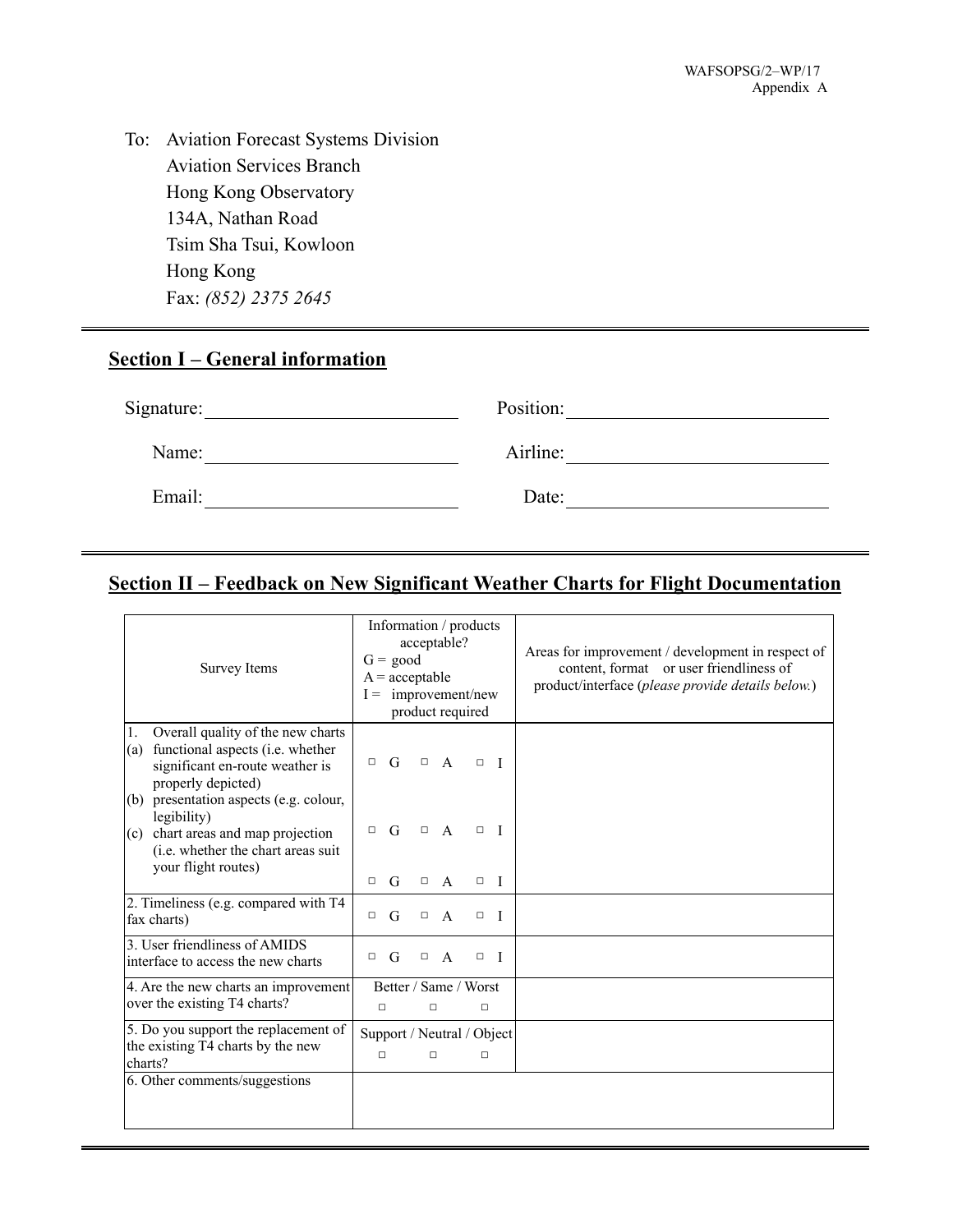WAFSOPSG/2–WP/17 Appendix A

# **Attachment - Samples of Significant Weather Charts**



# **1. Existing Significant Weather Chart in T4 Fax Format**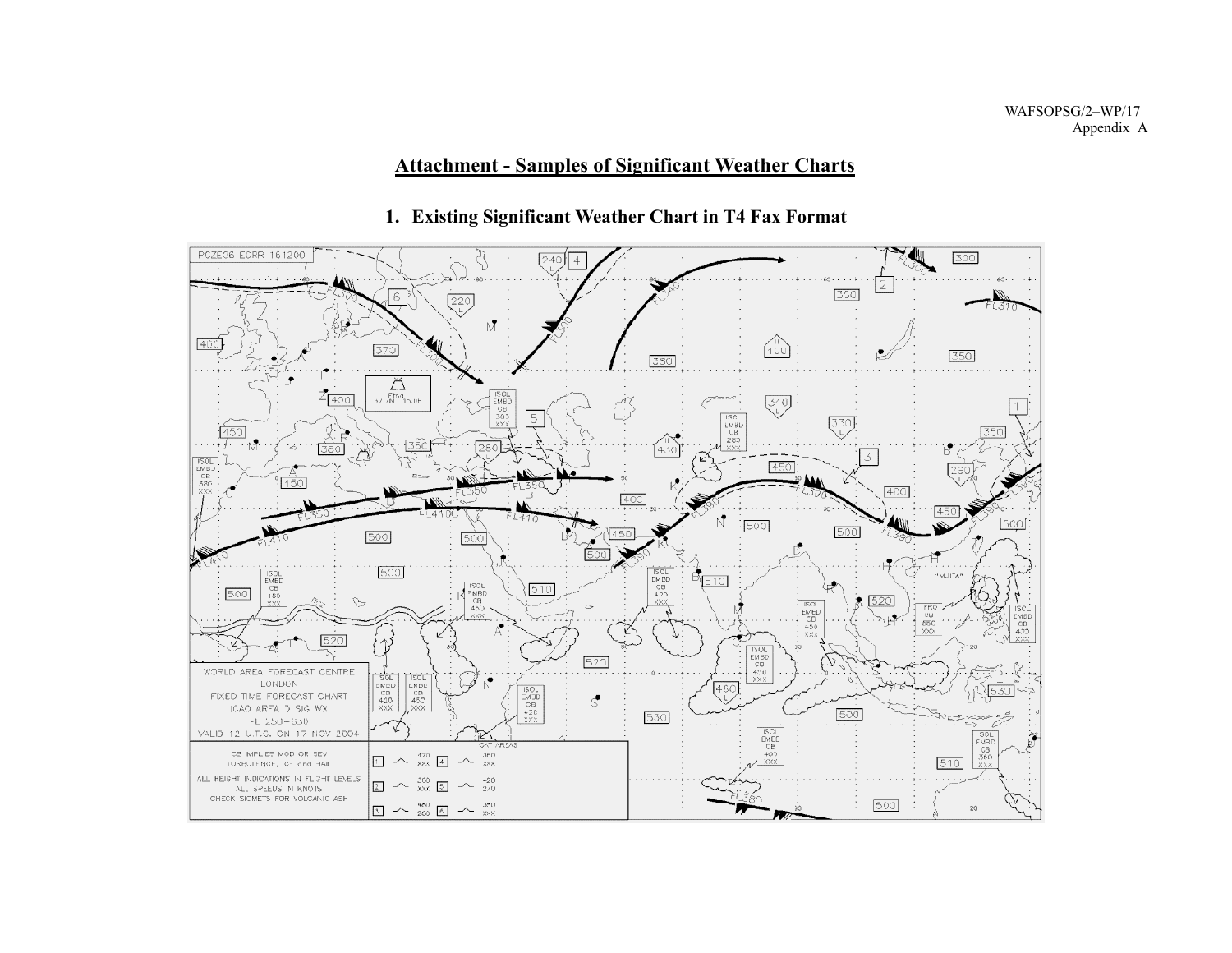

# **2. New Significant Weather Chart**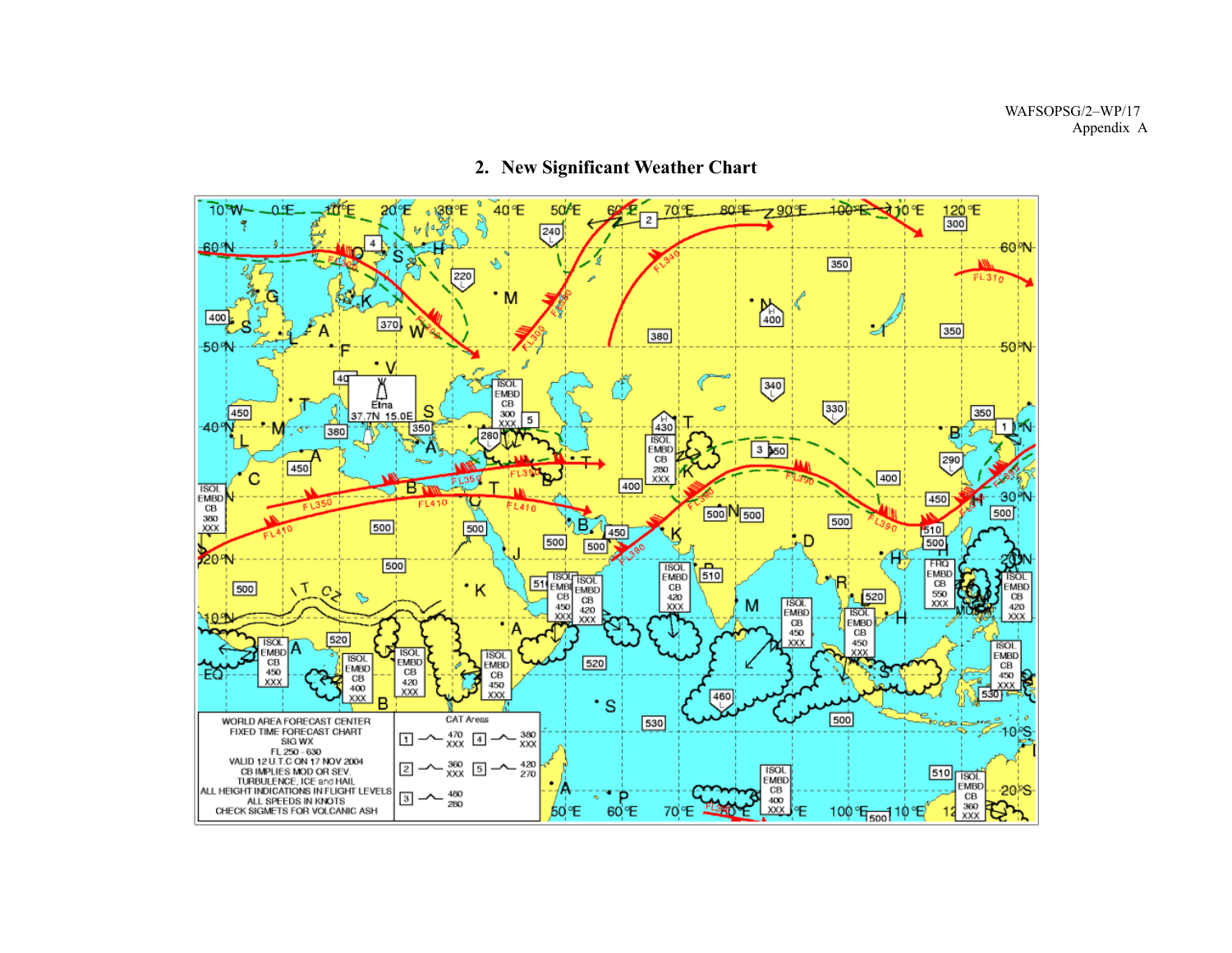|  |  | Results of Survey on New Significant Weather Charts for Flight Documentation Generated from BUFR coded WAFS Products |
|--|--|----------------------------------------------------------------------------------------------------------------------|
|  |  |                                                                                                                      |

|    | <b>Survey Items</b>              |         | Information / products acceptable? |                 | Areas for improvement / development in respect of<br>content, format or user friendliness of product/interface |
|----|----------------------------------|---------|------------------------------------|-----------------|----------------------------------------------------------------------------------------------------------------|
| 1. | Overall quality of the new       |         |                                    | Improvement     |                                                                                                                |
|    | charts                           | Good    | <b>Acceptable</b>                  | <b>Required</b> |                                                                                                                |
|    | $(a)$ functional aspects (i.e.   | 73%     | 20%                                | 7%              | 1. Excellent presentation.                                                                                     |
|    | whether significant en-route     | [10/15] | [3/15]                             | [1/15]          | 2. The airports on some of the charts are represented by one                                                   |
|    | weather is properly depicted)    |         |                                    |                 | character. To avoid confusion and to be consistent, suggest to                                                 |
|    |                                  |         |                                    |                 | use ICAO code for the airport in all charts.                                                                   |
|    | $(b)$ presentation aspects (e.g. | 93%     | 7%                                 | $0\%$           | Very legible, color is pleasant to the eye.                                                                    |
|    | colour, legibility)              | [14/15] | [1/15]                             | [0/15]          |                                                                                                                |
|    |                                  |         |                                    |                 |                                                                                                                |
|    |                                  |         |                                    |                 |                                                                                                                |
|    |                                  |         |                                    |                 |                                                                                                                |
|    |                                  |         |                                    |                 |                                                                                                                |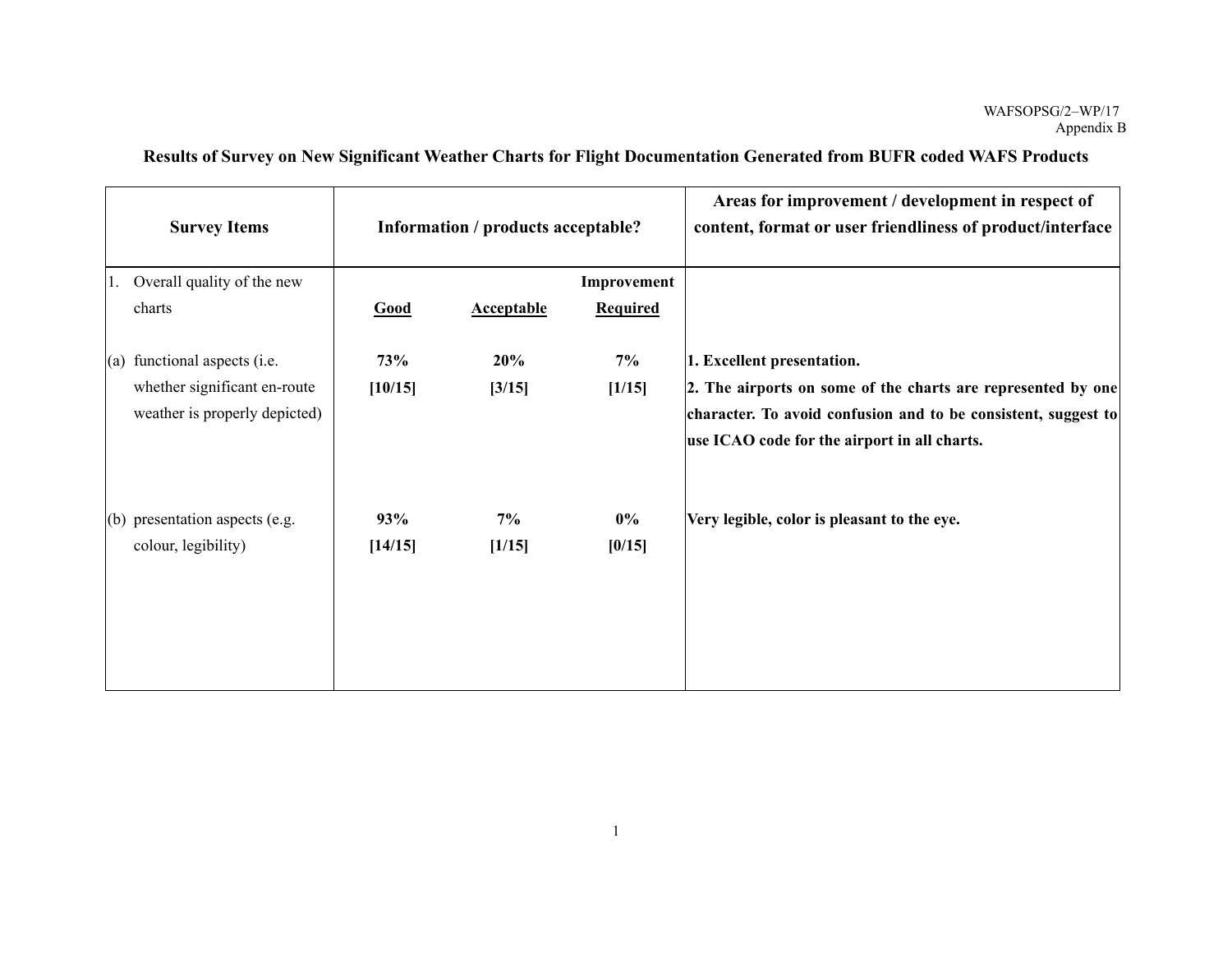|    | (c) chart areas and map projection |                |                   |                 | Improvement   1. All areas are well presented.                 |
|----|------------------------------------|----------------|-------------------|-----------------|----------------------------------------------------------------|
|    | (i.e. whether the chart areas      | Good           | <b>Acceptable</b> | <b>Required</b> | 2. 'Paris' is missing from the New Significant Weather Chart.  |
|    | suit your flight routes)           |                |                   |                 |                                                                |
|    |                                    | 53%            | 40%               | 7%              |                                                                |
|    |                                    | [8/15]         | [6/15]            | [1/15]          |                                                                |
|    |                                    |                |                   |                 |                                                                |
| 2. | Timeliness (e.g. compared          | 40%            | 47%               | 13%             | 1. Timeliness suits schedule well.                             |
|    | with T4 fax charts)                | [6/15]         | [7/15]            | [2/15]          | 2. Not applicable. The charts are not yet used regularly right |
|    |                                    |                |                   |                 | now.                                                           |
| 3. | User friendliness of               | 60%            | 33%               | 7%              | <b>User friendly.</b>                                          |
|    | AMIDS interface to access          | [9/15]         | [5/15]            | [1/15]          |                                                                |
|    | the new charts                     |                |                   |                 |                                                                |
|    |                                    |                |                   |                 |                                                                |
|    | 4. Are the new charts an           | <b>Better</b>  | <b>Same</b>       | Worst           | Well improved.                                                 |
|    | improvement over the               | 93%            | 7%                | $0\%$           |                                                                |
|    | existing T4 charts?                | [14/15]        | [1/15]            | [0/15]          |                                                                |
| 5. | Do you support the                 | <b>Support</b> | <b>Neutral</b>    | Object          | We hope that new charts covering all required areas will be    |
|    | replacement of the existing        | 80%            | 20%               | $0\%$           | available before the T4 charts are being replaced.             |
|    | T4 charts by the new               | [12/15]        | [3/15]            | [0/15]          |                                                                |
|    | charts?                            |                |                   |                 |                                                                |
|    |                                    |                |                   |                 |                                                                |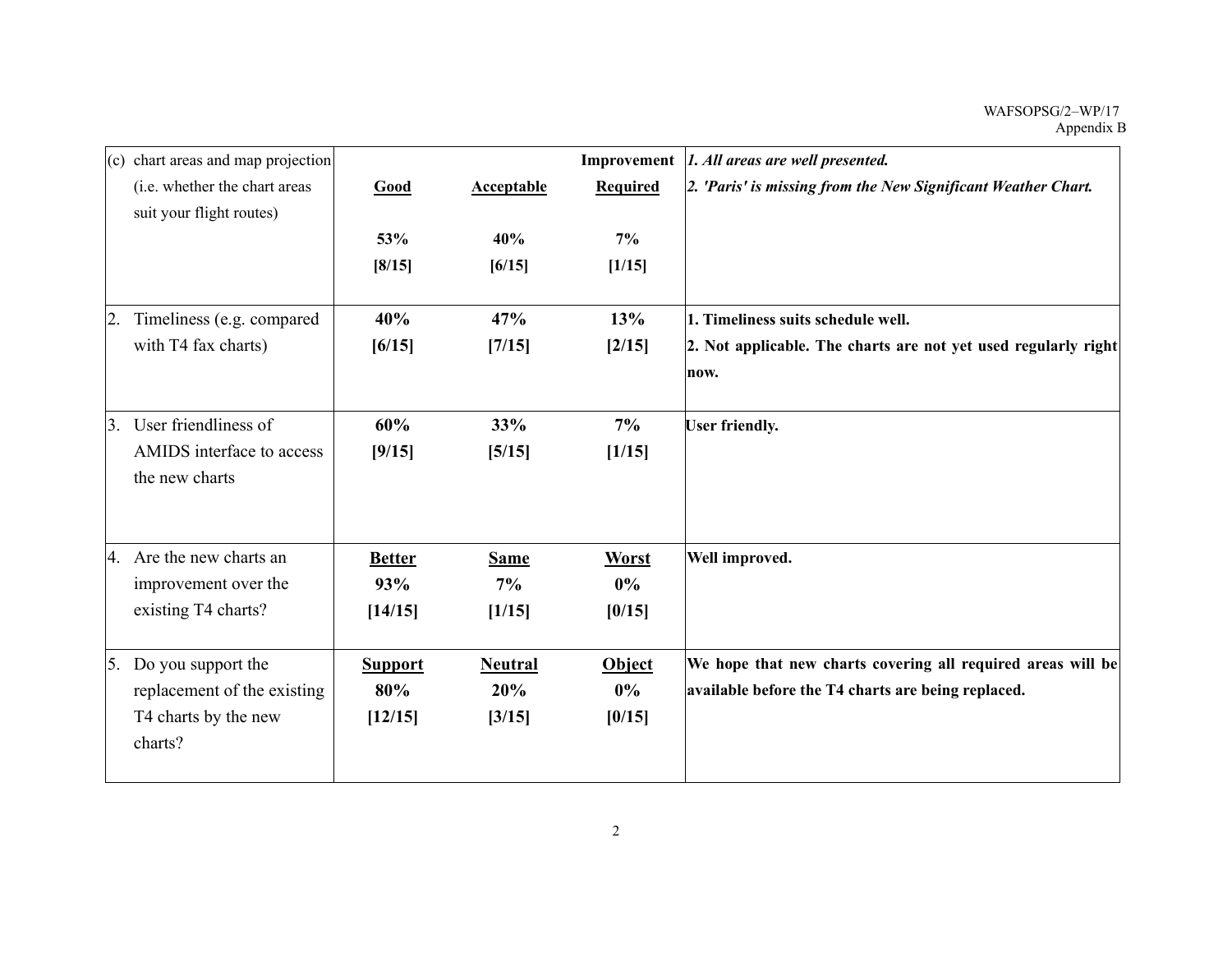| 6. | Other                | 1. Charts available for Black & White printing.                                                                 |
|----|----------------------|-----------------------------------------------------------------------------------------------------------------|
|    | comments/suggestions | 2. Labels of any kind should at all times not to patch or cover stations (origins, destinations, alternates).   |
|    |                      | 3. Some areas are not covered by the new charts (e.g. the area covered by the T4 chart PGDE15 EGRR).            |
|    |                      | 4. We require flight documents send to our office by fax as current procedures even with the replacement of the |
|    |                      | new charts.                                                                                                     |
|    |                      | 5. Put ICAO Airport for the capital letter in each country.                                                     |
|    |                      |                                                                                                                 |

— — — — — — — —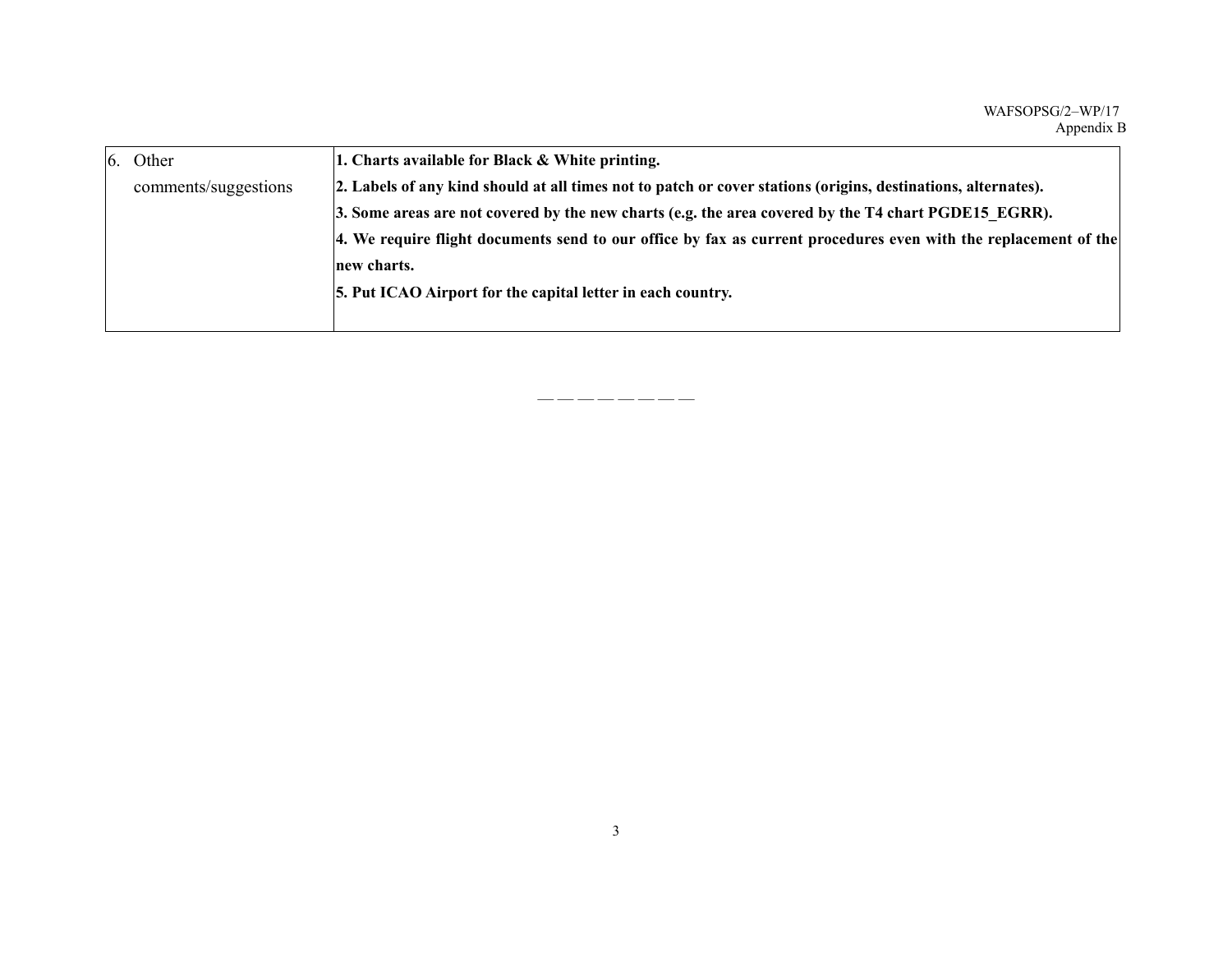